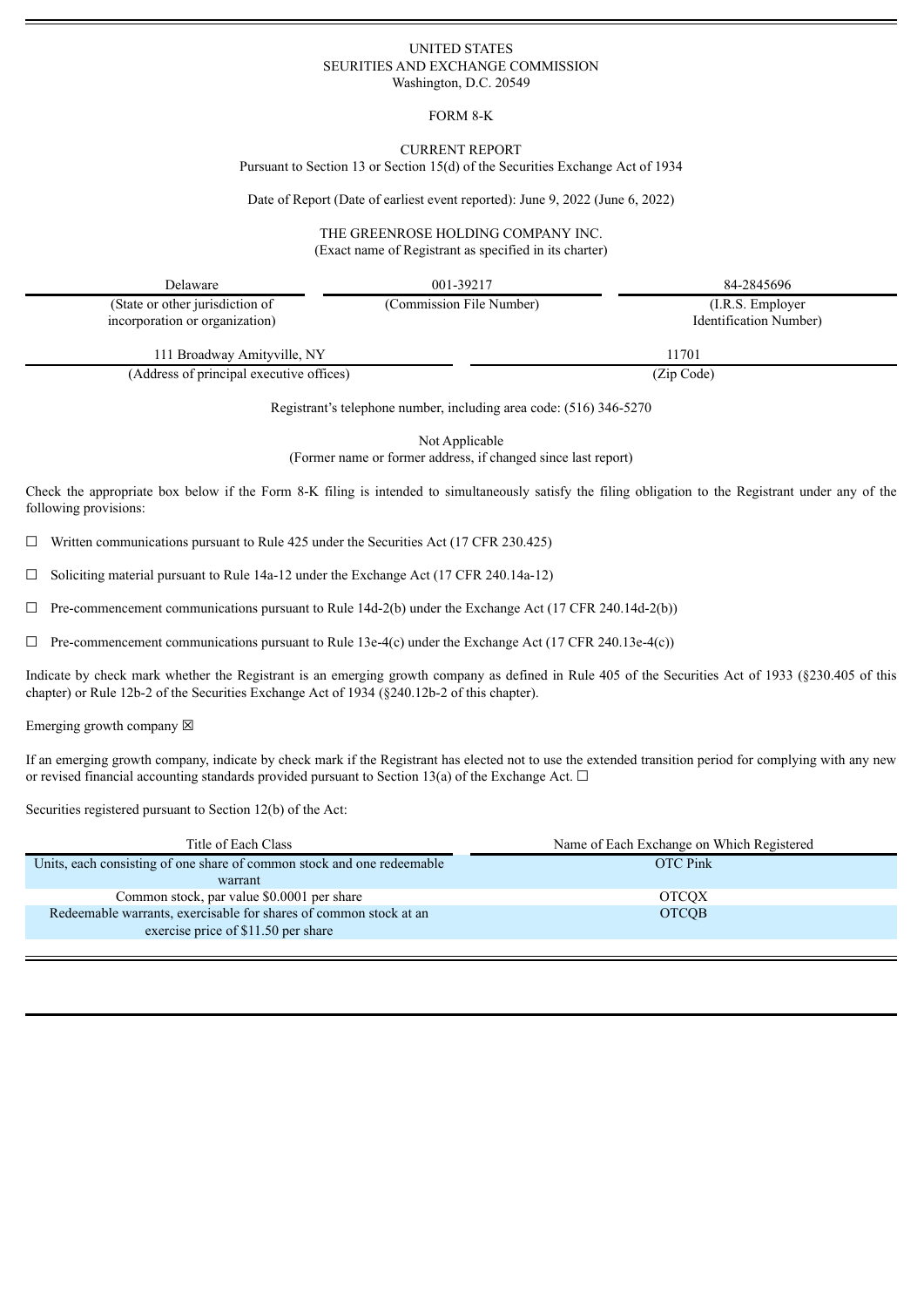# Item 5.02 Departure of Directors or Certain Officers; Election of Directors; Appointment of Certain Officers; Compensatory Arrangements of **Certain Officers**

On June 6, 2022, Thomas Megale resigned, effective June 7, 2022, as a director of The Greenrose Holding Company Inc. (the "Company").

Mr. Megale resigned for personal reasons and there were no disagreements between Mr. Megale and the Company. His departure is not related to the operations, policies or practices of the Company or any issues regarding accounting policies or practices.